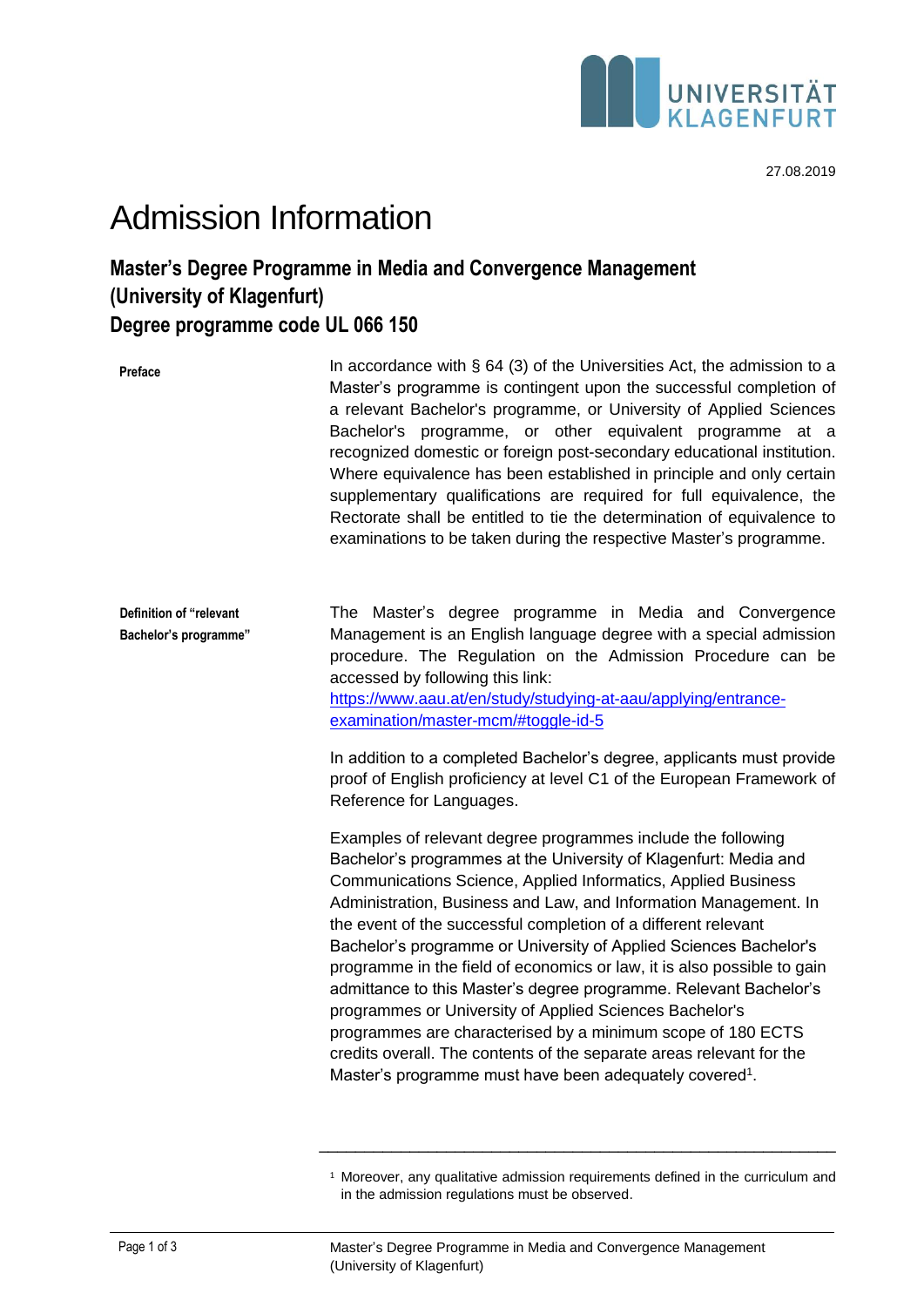

**Frequent transfers** 

Graduates from the following Bachelor's programmes or University of Applied Sciences Bachelor's programmes frequently transfer to the Master's degree programme:

| <b>Bachelor's Programme/ University of</b><br><b>Applied Sciences Bachelor's Programme</b> | <b>Institution of Higher</b><br><b>Education</b> | <b>Admission</b>                                                            |
|--------------------------------------------------------------------------------------------|--------------------------------------------------|-----------------------------------------------------------------------------|
| BA in Medien- und<br>Kommunikationswissenschaft                                            | University of Klagenfurt                         | without conditions                                                          |
| (all versions of the curriculum)                                                           |                                                  | (Please note the<br>supplementary subjects<br>according to the curriculum.) |
| BA in Angewandte Informatik                                                                | University of Klagenfurt                         | without conditions                                                          |
| (all versions of the curriculum)                                                           |                                                  | (Please note the<br>supplementary subjects<br>according to the curriculum.) |
| <b>BA</b> in Wirtschaft und Recht                                                          | University of Klagenfurt                         | without conditions                                                          |
| (all versions of the curriculum)                                                           |                                                  | (Please note the<br>supplementary subjects<br>according to the curriculum.) |
| <b>BA</b> in Bachelorstudium<br>Informationsmanagement                                     | University of Klagenfurt                         | without conditions                                                          |
| (all versions of the curriculum)                                                           |                                                  | (Please note the<br>supplementary subjects<br>according to the curriculum.) |
| BA in Angewandte Betriebswirtschaft                                                        | University of Klagenfurt                         | without conditions                                                          |
| (all versions of the curriculum)                                                           |                                                  | (Please note the<br>supplementary subjects<br>according to the curriculum.) |
| BA in Anglistik und Amerikanistik                                                          | University of Klagenfurt                         | with conditions                                                             |
| (all versions of the curriculum)                                                           |                                                  | (Please note the<br>supplementary subjects<br>according to the curriculum.) |
| BA in Angewandte Kulturwissenschaft                                                        | University of Klagenfurt                         | with conditions                                                             |
| (all versions of the curriculum)                                                           |                                                  | (Please note the<br>supplementary subjects<br>according to the curriculum.) |
| BA in Psychologie                                                                          | University of Klagenfurt                         | with conditions                                                             |
| (all versions of the curriculum)                                                           |                                                  | (Please note the<br>supplementary subjects<br>according to the curriculum.) |